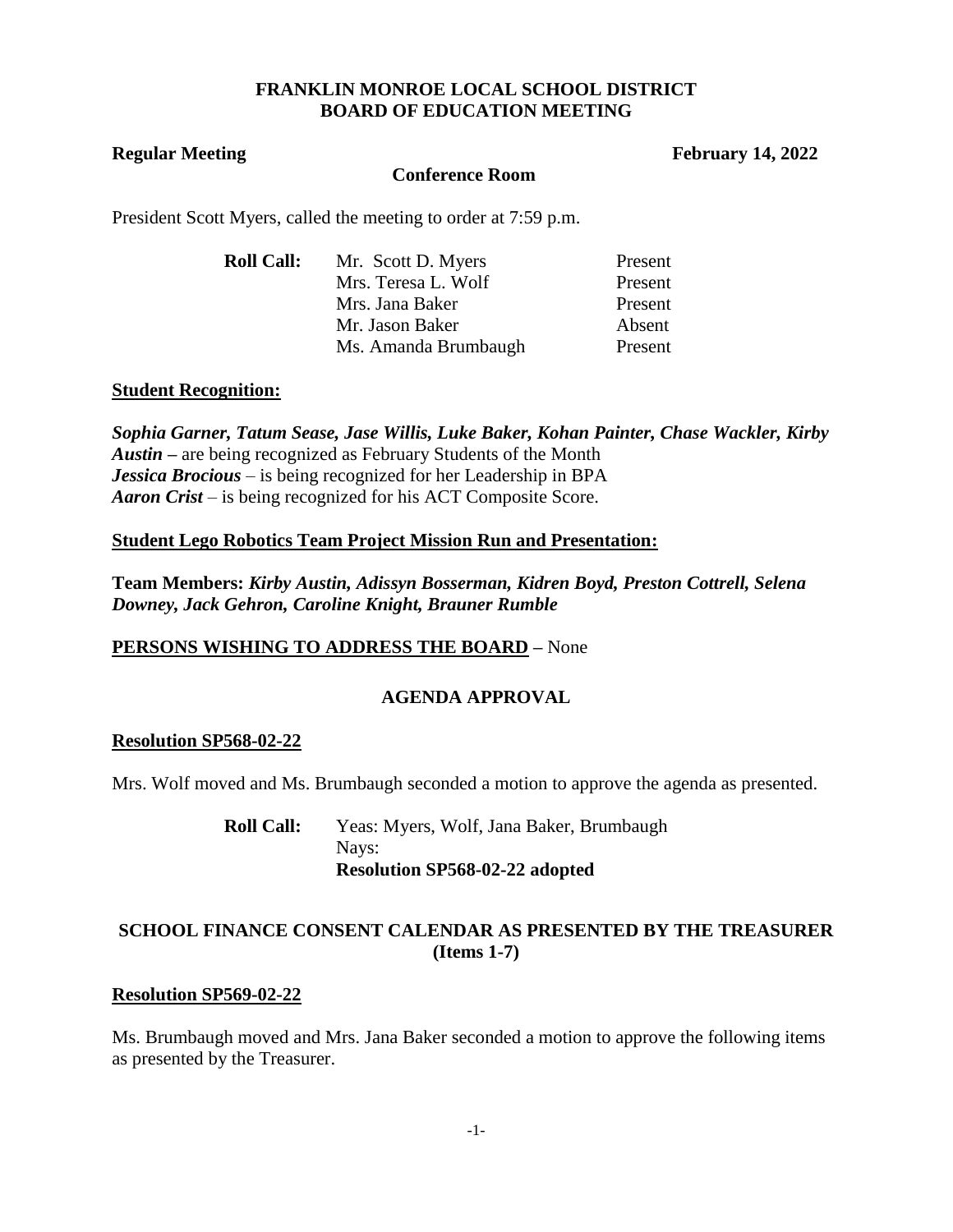# **Roll Call:** Yeas: Myers, Wolf, Jana Baker, Brumbaugh Nays: **Resolution SP569-02-22 adopted**

- 1. The Treasurer recommends approving the minutes from the regular monthly meeting held January 11<sup>th</sup>.
- 2. The Treasurer recommends approving Bank Reconciliation, Expenditures, Financial Journal and accompanying documents.
- 3. The Treasurer recommends accepting the donation of a \$5.00 gift certificate from Darke County Apparel, LLC as an award to a deserving student.
- 4. The Treasurer recommends accepting the donation of \$400.00 from the Anna Bier Gallery for use by the Art Department for the elementary and high school art shows this Spring.
- 5. The Treasurer recommends accepting the donation of 75 computers from the Guardian Health Sciences.
- 6. The Treasurer recommends the Board appoint Morgan Bridenbaugh to attend public records training approved by the Attorney General. Ohio Revised Code (ORC 109.43(B)).
- 7. The Treasurer recommends approving the amended appropriations for FY22.

*END OF SCHOOL FINANCE CONSENT AGENDA*

## **ADMINISTRATIVE REPORTS**

#### **Elementary Principal's Report – Megan Linder**

- A. Building Overview
- B. Bullying Report

#### **Secondary Principal's Report – PJ Burgett**

- A. Building Overview
- B. Bullying Report

### **Superintendent's Report – Jeremy Pequignot**

- A. Overview of Agenda
- B. Facility Updates
- C. Open Enrollment applications are currently being accepted for the 2022-2023 school year. Forms are available in the Superintendent's Office. Deadline for open enrollment applications is April 15, 2022.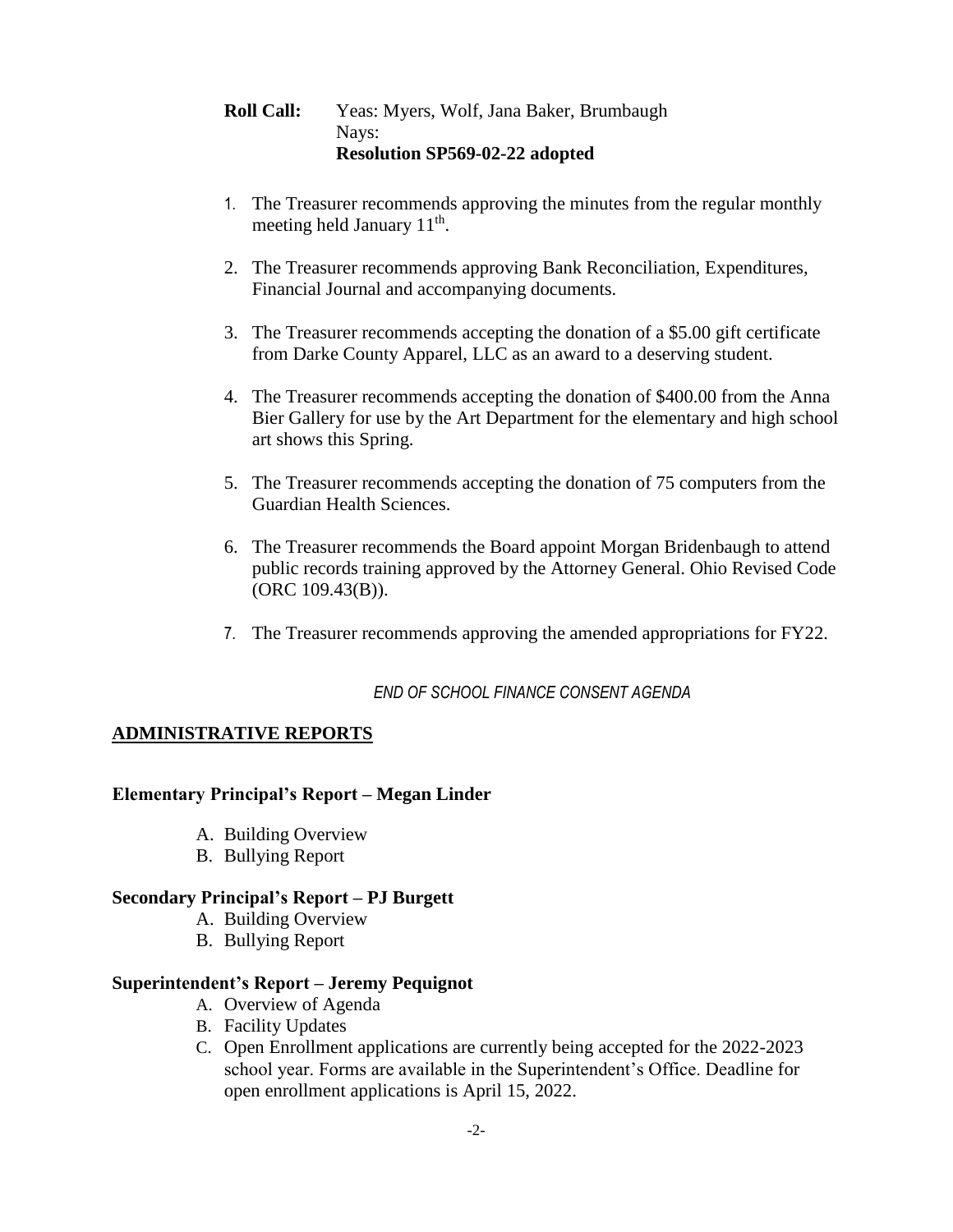*Reminder:* Students must apply every year to continue being accepted as an open enrollment student.

## **SCHOOL BUSINESS CONSENT CALENDAR AS RECOMMENDED BY THE SUPERINTENDENT (Item 1-10)**

#### **Resolution SP570-02-22**

Mrs. Wolf moved and Ms. Brumbaugh seconded a motion to approve the following items as recommended by the Superintendent.

> **Roll Call:** Yeas: Myers, Wolf, Jana Baker, Brumbaugh Nays: **Resolution SP570-02-22 adopted**

1. The Superintendent recommends the Board of Education to adopt a resolution establishing for the school district a policy that permits enrollment of students from all other districts accordance with policy statements contained in the resolution for the 2022- 2023 school year.

The district's policy permitting open enrollment meets the provisions in Division B and C of the Ohio Revised Code section 3313.98 and the district is adhering to this policy.

- 2. The Superintendent recommends approving a College Credit Plus agreement with Sinclair Community College and Edison State Community College for the 2022-2023 school year.
- 3. The Superintendent recommends approving Jr. High Baseball as a club sport for the 2021-2022 school year. The School District will have no fiscal responsibility to this club sport.
- 4. The Superintendent recommends approving Jr. High Softball as a club sport for the 2021- 2022 school year. The School District will have no fiscal responsibility to this club sport.
- 5. The Superintendent recommends approving the out-of-state Kindergarten class field trip to Richmond Civic Hall of Performing Arts on January  $12<sup>th</sup>$ , 2022.
- 6. The Superintendent recommends approving the out-of-state Third Grade class field trip to Richmond Civic Hall of Performing Arts on February 9, 2022.
- 7. The Superintendent recommends approving the overnight, out-of-state field trip to Washington DC Sophomore and Junior classes from March 27, 2022 to March 31, 2022.
- 8. The Superintendent recommends approving the out-of-state trip for the purpose of Prom at the B & B Riverboat in Newport, Kentucky on May 7, 2022. Cardinal Transportation out of Columbus, Ohio will be providing transportation.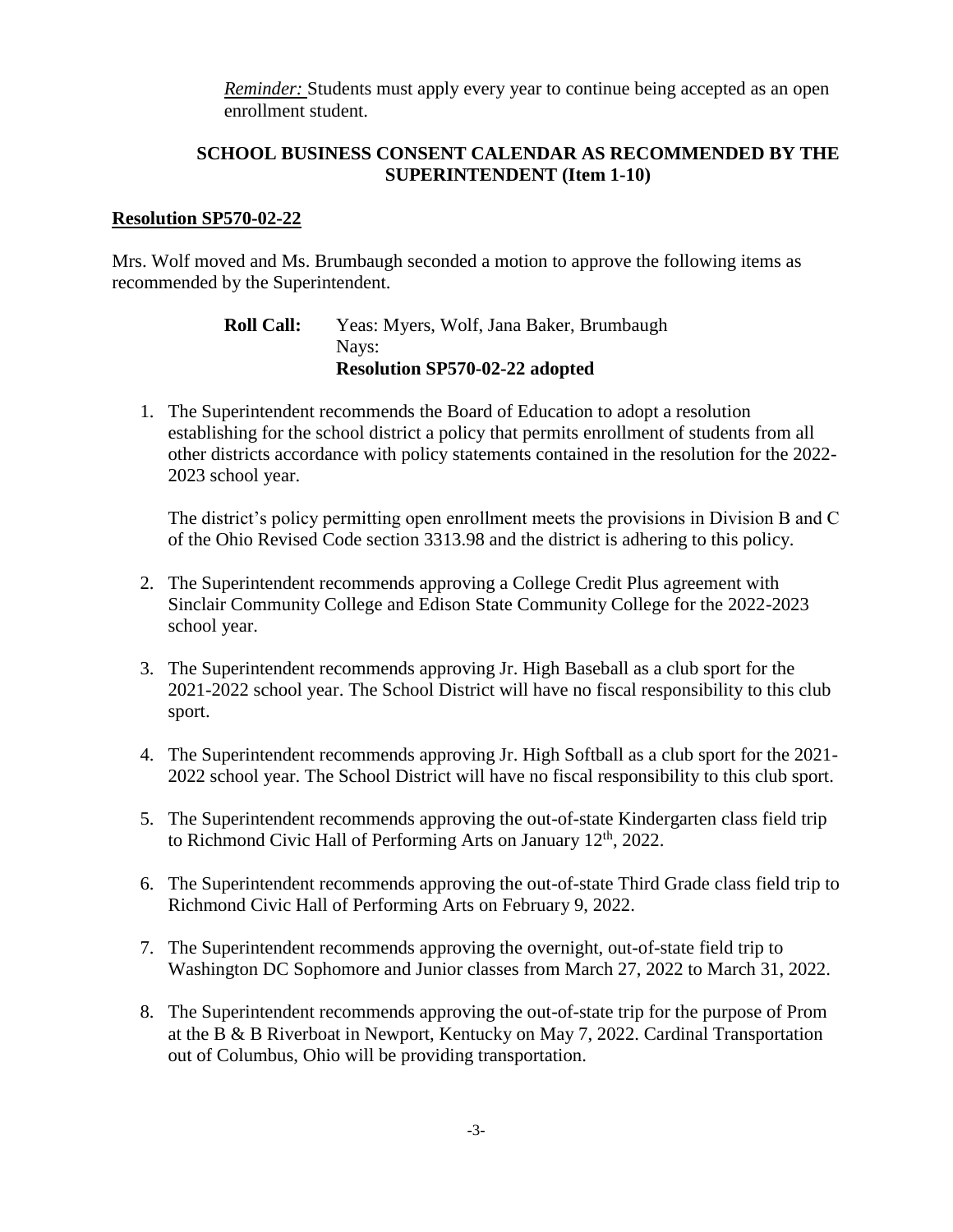- 9. The Superintendent recommends approving *Andrei Stephans* for early graduation having met all the requirements set by the district and the State of Ohio for the 2021-2022 school year.
- 10. Personnel
	- a. The Superintendent recommends the following classified personnel, not-on-staff, for the 2021-2022 school year.

Jewell Good Volunteer Track/Pole Vault Coach

- b. The Superintendent recommends approving **Jewell Good**, Volunteer Track/Pole Vault Coach to attend the Ohio Indoor State Championship meet on March 5, 2022.
- c. The Superintendent recommends approving contracts for the supplemental advisors and extracurricular positions for certified, on-staff, personnel for the 2021-2022 school year. Salaries per board adopted schedules.

Rick Ingold HS Boys Track Coach (.60 basis) Rick Ingold HS Girls Track Coach (.60 basis)

d. The Superintendent recommends approving contracts for supplemental advisors and extracurricular positions for classified, not-on-staff, personnel for the 2021- 2022 school year. Salaries per board adopted schedules.

Taylor Hackney JH Boys Track Coach

| Tim Sargent             | 01/21/22                      | OHSBCA Coach's Clinic Columbus,      |
|-------------------------|-------------------------------|--------------------------------------|
|                         |                               | Ohio                                 |
| Ami Coomer              | 01/25/22                      | <b>BPA Field Trip</b>                |
| <b>Machelle Rhoades</b> | 01/25/22                      | <b>BPA Field Trip</b>                |
| <b>Sharon Maurice</b>   | 01/26/22                      | <b>MVCTC Mid-Year Review</b>         |
| Kevin Bergman           | 01/28/22                      | <b>District FFA Evaluations</b>      |
| <b>Kim Berner</b>       | 02/01/22, 02/08/22, 02/15/22, | <b>EMIS Weekly Online Workshop</b>   |
|                         | 02/22/22                      | <b>MetaSolutions</b>                 |
| <b>Madison Evers</b>    | 02/08/22                      | Resident Educator Program Mtg.       |
| Sydney Howell           | 02/08/22                      | Resident Educator Program Mtg.       |
| <b>Sharon Maurice</b>   | 02/08/22                      | <b>MVCTC</b> Stakeholder Mtg.        |
| Kevin Bergman           | 02/11/22                      | District Ag & Industrial Diagnostics |
|                         |                               | Contest in Greenville, Ohio          |
| PJ Burgett              | 03/02/22                      | Human Capital Workshop Series        |
| Kevin Bergman           | 03/04/22                      | <b>MVCTC</b> Meeting                 |
| Chase Clark             | 03/24/22                      | <b>MVCTC</b> Meeting                 |

e. Professional Leaves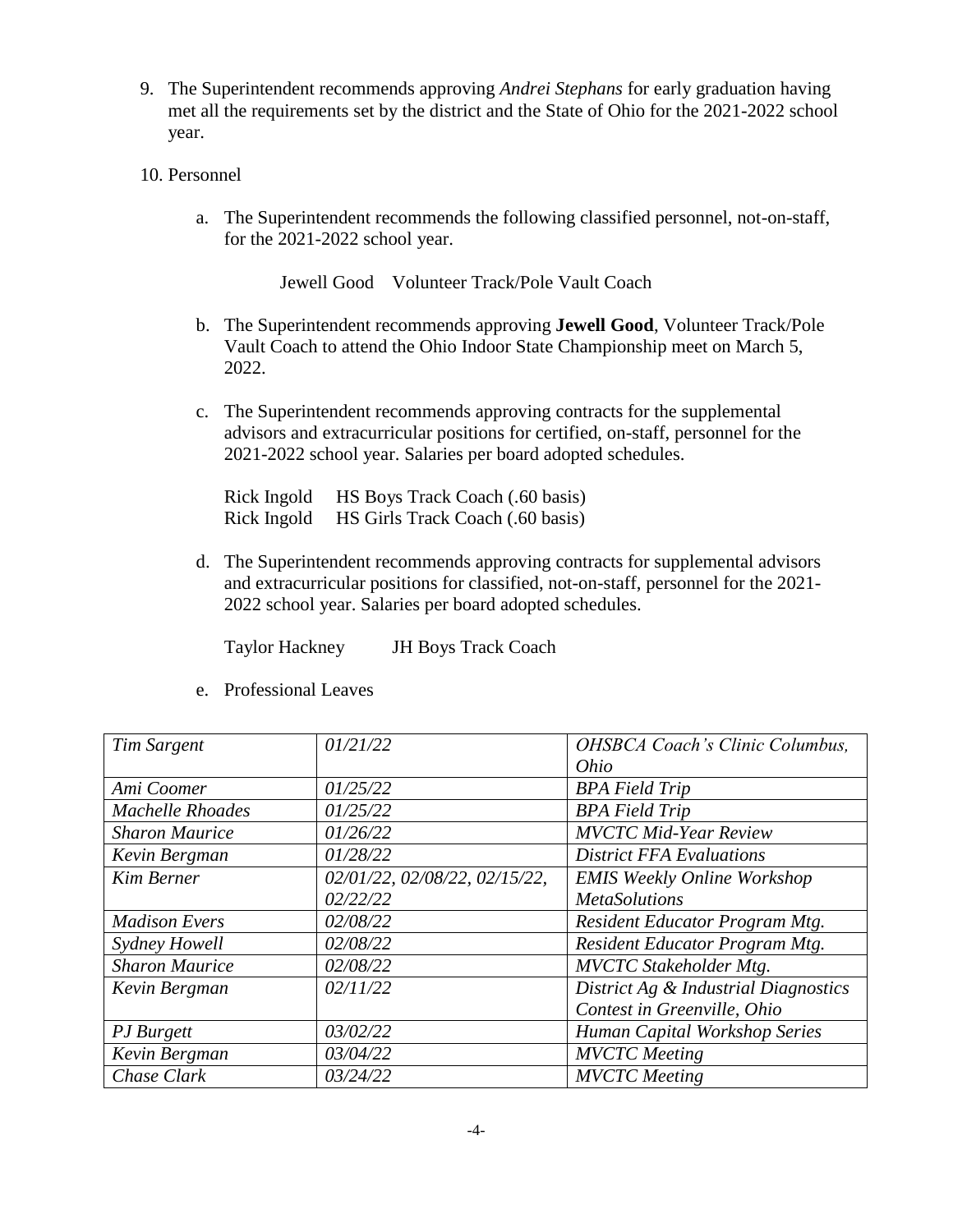f. The Superintendent recommends approving the following professional leaves as chaperones for the out-of-state field trip:

| Angie Baker           | $3/27/22 - 3/31/22$ | Washington DC Trip |
|-----------------------|---------------------|--------------------|
| Rick Ingold           | $3/27/22 - 3/31/22$ | Washington DC Trip |
| Jennifer Shellabarger | $3/27/22 - 3/31/22$ | Washington DC Trip |

## *END OF SCHOOL BUSINESS CONSENT AGENDA*

#### **Items Removed for Separate Action**

#### **Resolution SP571-02-22**

Ms. Brumbaugh moved and Mrs. Jana Baker seconded a motion to approve the following items as recommended by the Superintendent:

AUTHORIZING 2022-2023 MEMBERSHIP IN THE OHIO HIGH SCHOOL ATHETLIC ASSOCATION

WHEREAS, FRANKLIN MONROE LOCAL SCHOOL DISTRICT, District IRN number 046649 of 8591 Oakes Road, Darke County, Ohio has satisfied all the requirements for membership in the Ohio High School Athletic Association, a voluntary unincorporated association not-for-profit; and

WHEREAS, The Board of Education/Governing Board ("Board") and its Administration desire for the schools with one or more grades at the 7-12 grade level under their jurisdiction to be voluntary members of the OHSAA;

NOW THEREFORE, BE IT RESOLVED BY THE BOARD OF EDUCATION/GOVERNING BOARD that all schools listed: Franklin Monroe Middle School/High School, do hereby voluntarily renew membership in the OHSAA and that in doing so, the Constitution, Bylaws, Regulations and Business Rules of the OHSAA are hereby adopted by this Board as and for its own minimum requirements as it pertains to, but not limited to, student-eligibility, coaching requirements, and administrative responsibility. Notwithstanding the foregoing, the Board reserves the right to raise the minimum standards as it deems appropriate for the schools and students under its jurisdiction; and

BE IT FURTHER RESOLVED that the schools under this Board's jurisdiction agree to conduct their athletics programs in accordance with the Constitution, Bylaws, Regulations, with the Executive Director's office of the OSHAA and cooperate fully and timely athletic programs of the schools. Furthermore, the schools under this Board's jurisdiction shall be primary enforces of the OHSAA Constitution, Bylaws, Regulations, Business Rules and the interpretations and ruling rendered by the Executive Director's office. The administrative heads of these schools